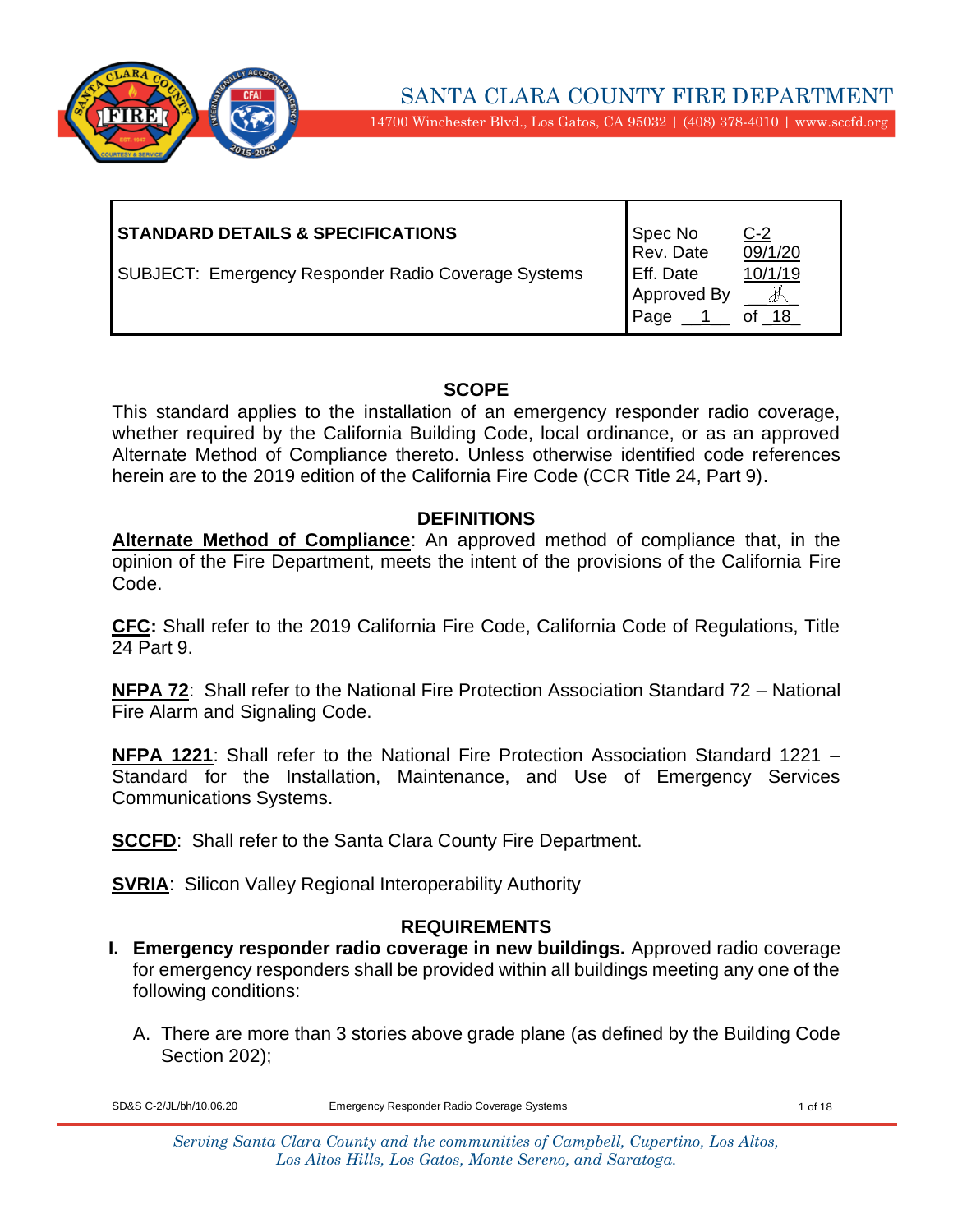

- B. The total building area is 30,000 square feet or more;
- C. The total basement area is 5,000 square feet or more;
- D. Where required by the fire code official and radio coverage signal strength levels are not consistent with the minimum levels set forth in CFC 510.4.1.

#### **Exceptions:**

- 1. Where approved by the fire code official, a wired communication system in accordance with CFC 907.2.12.2 shall be permitted to be installed or maintained in lieu of an approved radio coverage system. When this option is implemented, a fire command center, per CFC 508 shall be required.
- 2. Where it is determined by the fire code official that the radio coverage system is not needed.
- 3. In facilities where emergency responder radio coverage is required and such systems, components or equipment have been proven to conflict with normal operations of that facility, the fire code official shall have the authority to accept an automatically activated emergency responder radio coverage system.
- 4. Buildings and areas of buildings that have minimum radio coverage signal strength levels of the SVRIA P25 Phase 2 700 MHz Digital Trunked Radio System throughout the building, in accordance with CFC 510.4.1, without the use of an indoor radio coverage system.
- 5. The radio coverage system shall be installed and maintained in accordance with this Standard and with the applicable provisions of 2016 NFPA 1221, *Standard for the Installation, Maintenance and Use of Emergency Services Communications Systems*.
- 6. The coverage shall be based upon the existing coverage levels of the public safety communication systems of the jurisdiction at the exterior of the building. This section shall not require improvement of the existing public safety communication systems.
- **II. Obstruction by new buildings.** No obstruction of the public safety system backhaul shall be allowed without an approved mitigating plan.

#### **III. Permits**

SD&S C-2/JL/bh/10.06.20 Emergency Responder Radio Coverage Systems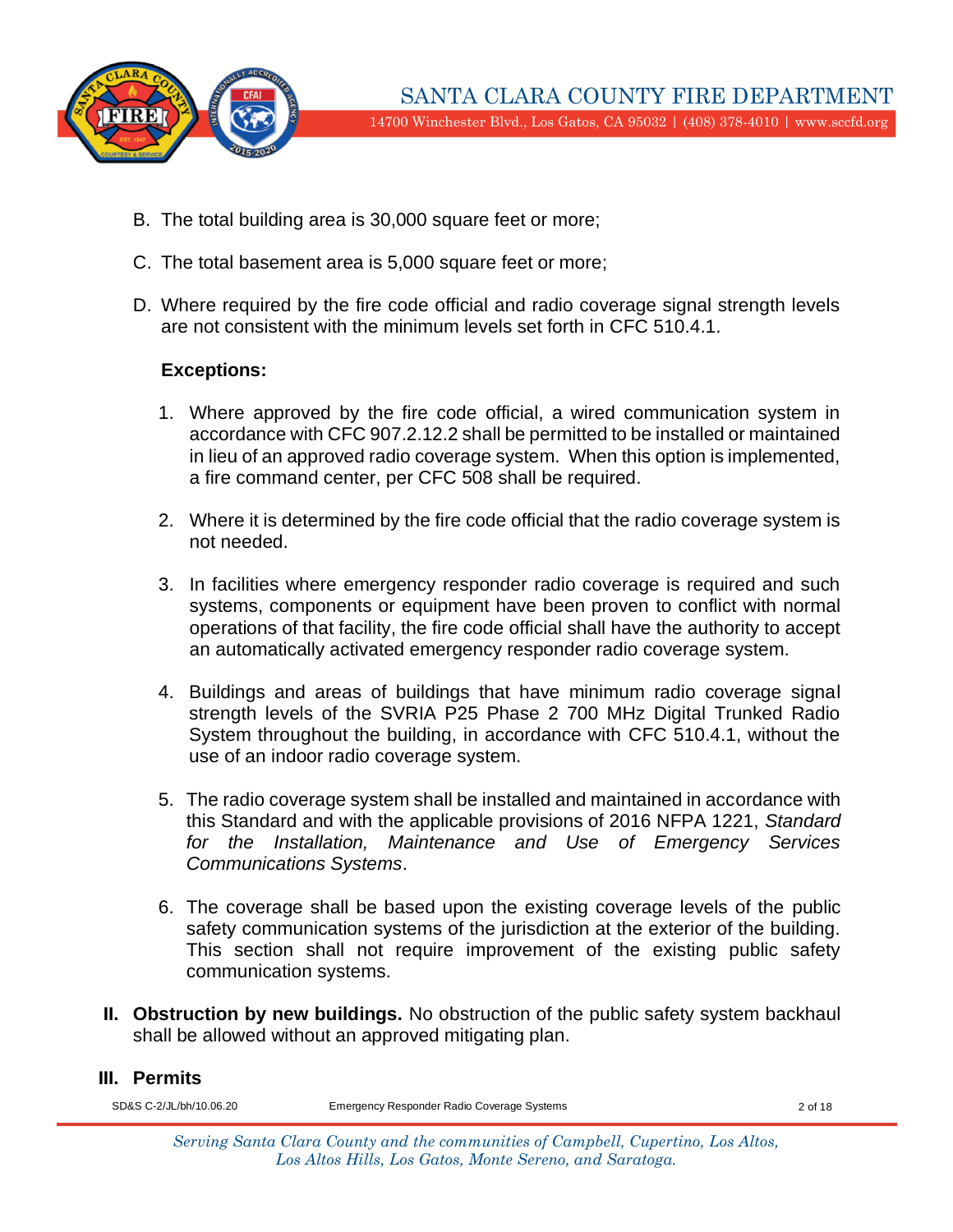

**A. Permit required.** A construction permit for the installation of or modification to emergency responder radio coverage systems and related equipment is required as specified in CFC 105.7.6.

Maintenance performed in accordance with this code is not considered a modification and does not require a permit. A frequency change made to an existing system is considered to be new construction and will require a construction permit.

Buildings with existing emergency responder radio coverage that did not perform optimization test in accordance with section VI of this guideline shall be optimized. During the annual maintenance testing, the owner's maintenance contractor for emergency responder radio coverage system shall contact the County Communications Radio Shop to perform ten percent optimization test per Section VI of this guideline.

**B. SVRIA system registration.** Prior to issuance of a construction permit, systems must be registered with the SVRIA and proof of registration shall be submitted to the fire code official upon plan submittal. After the BDA system installation and final optimization is complete, the SVRIA registration document must be completed with post installation data and submitted to the fire code official prior to final acceptance.

### **IV. Plans**

# **A. General Requirements**

- 1. Plans and attachments shall be clearly labeled and legible.
- 2. Plans and all revisions to the plans shall be dated. If utilizing an existing drawing or portion of a drawing, the area of work shall be highlighted and clouded with an appropriate symbol (delta). Provide a revision list with a symbol, date, description, and initials.
- 3. When making alterations, additions, or deletions to an existing system, all existing devices and equipment shall be shown and properly identified on the floor plan and system riser (single-line) diagram.
- 4. Plans shall include a title sheet, an equipment list, a written standard operating procedure, a floor plan, a system riser diagram, and secondary power calculations. See Title Sheets section herein.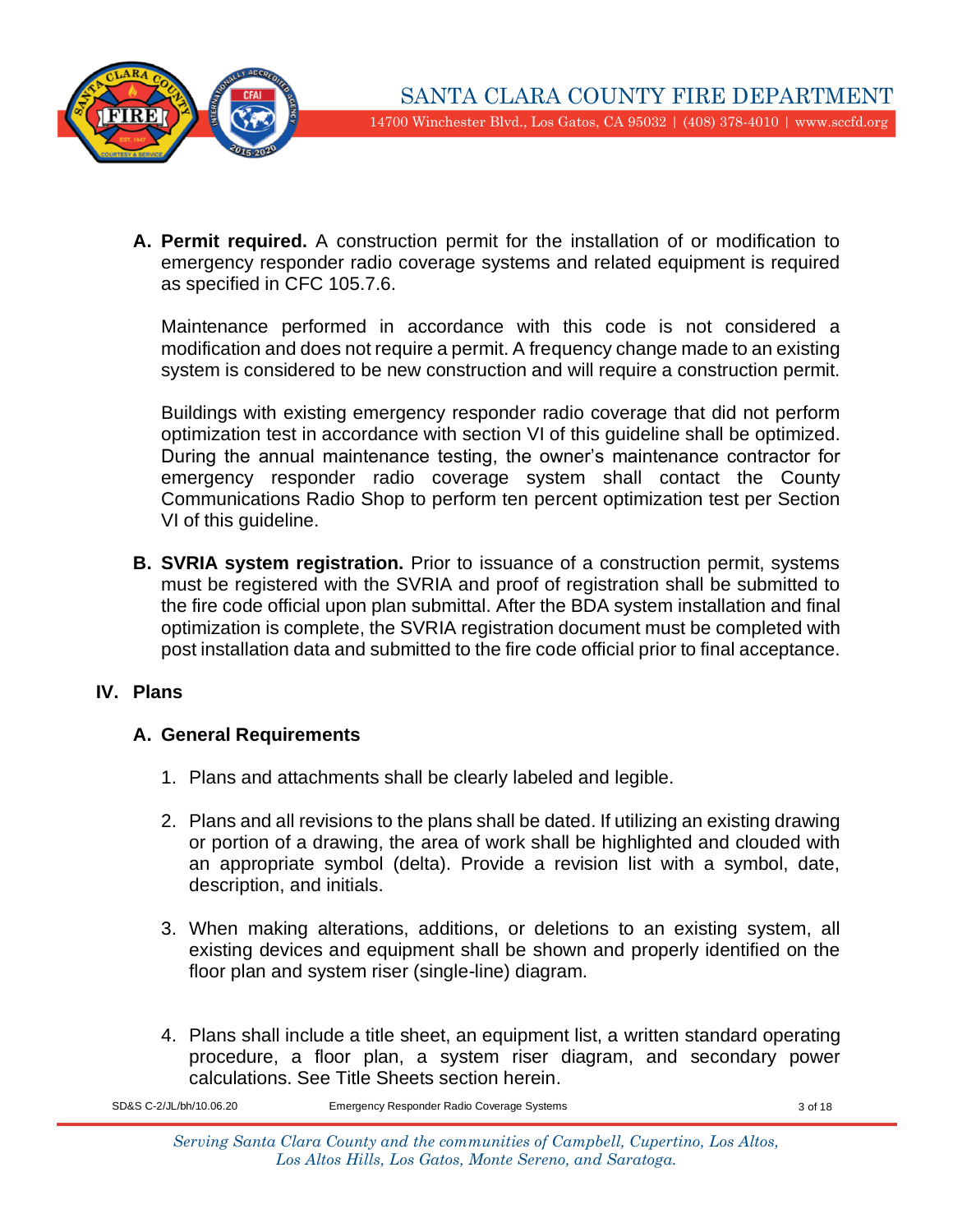

5. Attachments shall include the manufacturer's specification sheets for all equipment and devices such as; cables, amplifiers, UPS, batteries and antenna; indicating the FCC certification. See Attachments section herein.

**Note:** Failure to provide any of the information required will result in plans being disapproved.

### **B. Title Sheet**

- 1. The front sheet shall contain the following information:
	- a) Project name and address of the project.
	- b) The designer's full name (no initials, pseudonyms, acronyms, or aliases) FCC License number and signature. The designer of record shall be responsible for the entire system being proposed.
	- c) Business name, address, and California Contractor's License number and FCC issued License of the installing contractor. If the designer of the ERRC system is not the installing contractor, the following shall be clearly indicated/printed on the plans:
		- i. **DESIGNED BY** followed by the designer's business name, address, designer of record's full name and signature. See CFC 510.5.2 for qualifications.
		- ii. **LEAD TECHNICIAN** followed by the lead technician name, address and FCC license. See CFC510.5.2 for qualifications.
		- **iii. INSTALLING CONTRACTOR** followed by the installing contractor's business name, address and California Contractor's License number. See CFC 510.5.2 for qualifications.
	- d) Name and type of supervising station service monitoring system as per NFPA 1221 section 9.6.13.
	- e) Occupancy group(s) of building or area as defined by the California Building Code.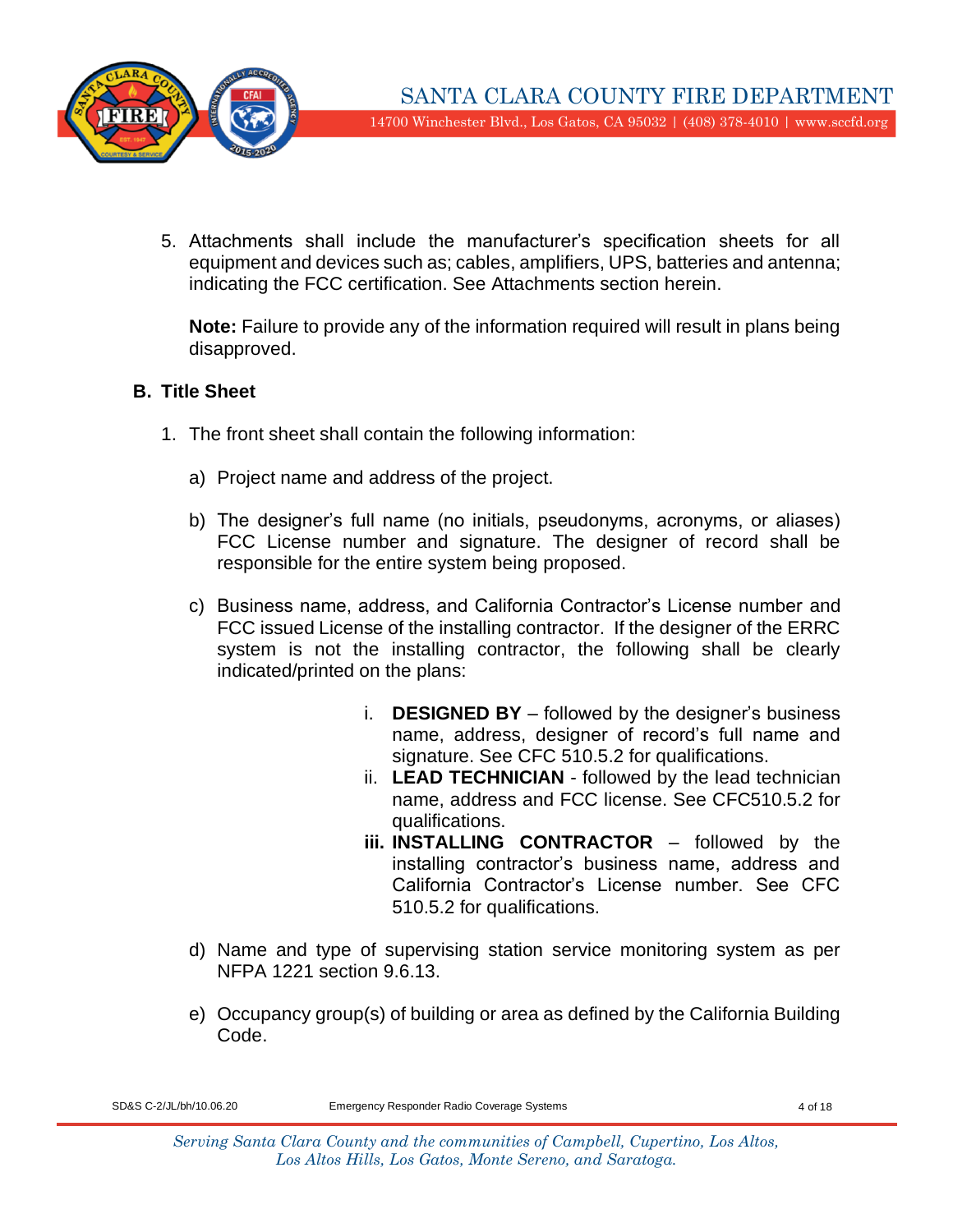

- f) Number of basements, number of stories above basement, building height, total building area, and building construction type.
- g) Scope of work. If the scope of work is the demolition of an existing ERRC system, justification for removal shall be provided.
- h) Description of transmission zone assignments such as complex name, address, or campus and designation.
- i) A note stating that the design and installation complies with the CFC (2019 editions), NFPA 72 & 1221 (2016 editions), the California Electrical Code (2019 edition), the California Building Code (2019 edition), and the Santa Clara County Fire Department ordinances, policies, and standards.
- j) A clear site map and/or vicinity map.
- k) All other pertinent notes.
- 2. A key plan of the building and/or complex indicating the street location and the ERRC System Controls within the building shall be provided.
- 3. State the required performance objective of the ERRC System per CFC 510.4 and NFPA 1221, section 9.6. Should the codes conflict, the most stringent shall prevail.

# **C. Equipment List**

- 1. Provide the model number, manufacturer's name, description, quantity, and symbols to be used (legend) for each device, equipment, and conductors proposed to be installed.
- 2. The symbols used on the plans shall match the legend. Strike out any "typical" symbols that do not apply.
- **D. Floor Plan –** the following shall be clearly identified:
	- 1. Scale used and a graphical representation of the scale. The minimum scale for ERRC plans is 1/8" =1'-0". Metric scale shall not be accepted.
	- 2. Room and room names.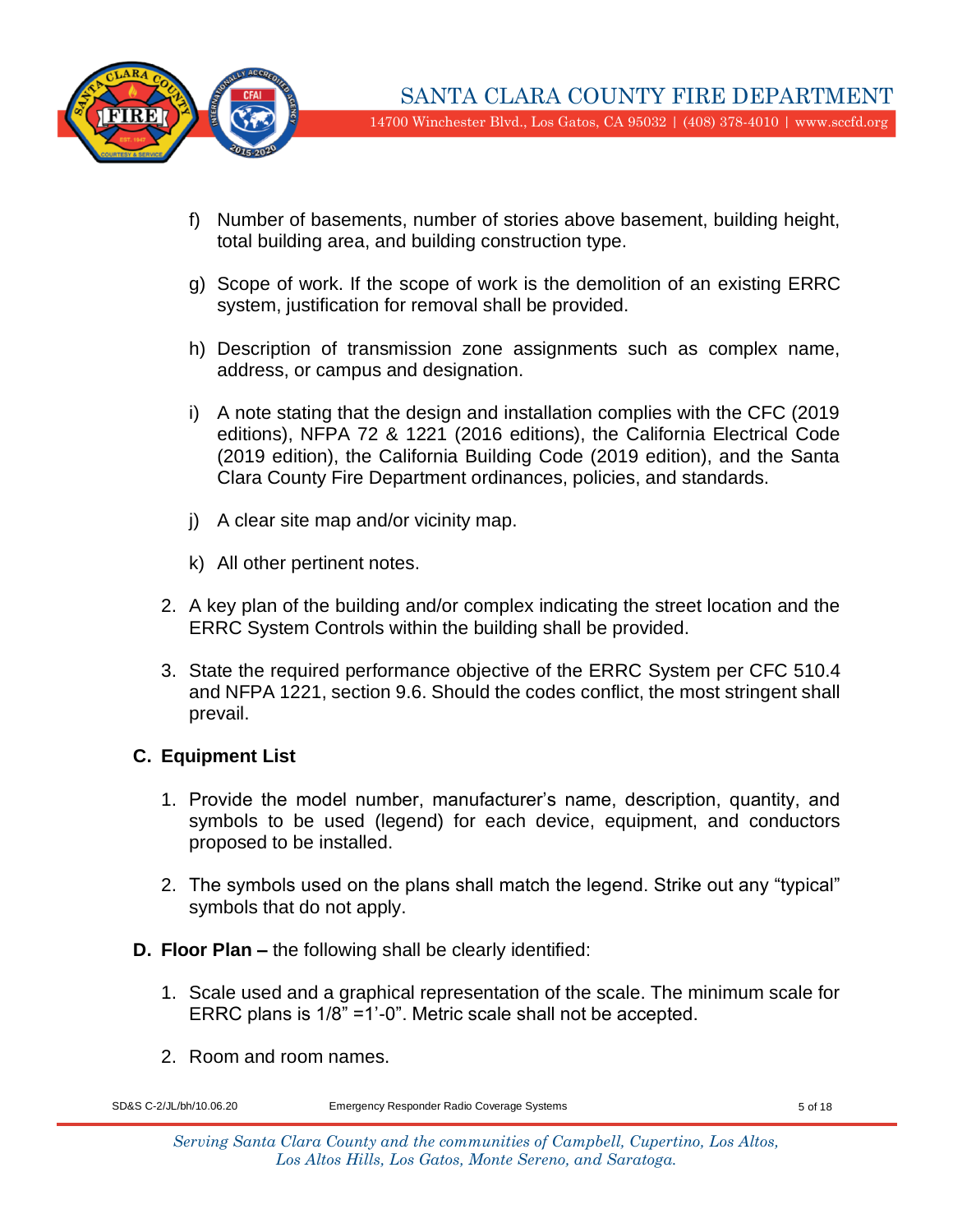

- 3. The locations of partitions, non-rated walls, and rated walls.
- 4. The location of all Emergency Responder equipment.
- 5. Power and Panel locations.
- 6. Raceway outing.
- 7. Conduit and conductor size.
- 8. Roof plan showing location(s) of antennae.
- 9. Location(s) of In Building Antennae.

10.Band width.

- **E. Riser Diagram**  provide the following:
	- 1. Single-line wiring diagram (riser diagram) that shows the interconnection of equipment of the whole system.
	- 2. Location and fire protection rating of pathways.
	- 3. Details and location of penetrations on fire rated horizontal and vertical assemblies.
	- 4. Type and size of wire or conductor to be used.
	- 5. Schematic drawing of electrical system and backup power.
- **F. Detail Diagram** Show Supervisory points from repeater and the operational matrix.
- **G. Calculations**  The System Design-Calculations shall identify:
	- 1. Downlink Signal Levels on all floors. (The Benchmark Test Data should include this information.)
	- 2. Outdoor Signal Levels and Clutter Loss (CLlow) to the Donor Site. (The Benchmark Test Data should include these levels on all exterior and immediately inside of the same exterior side of the building in question).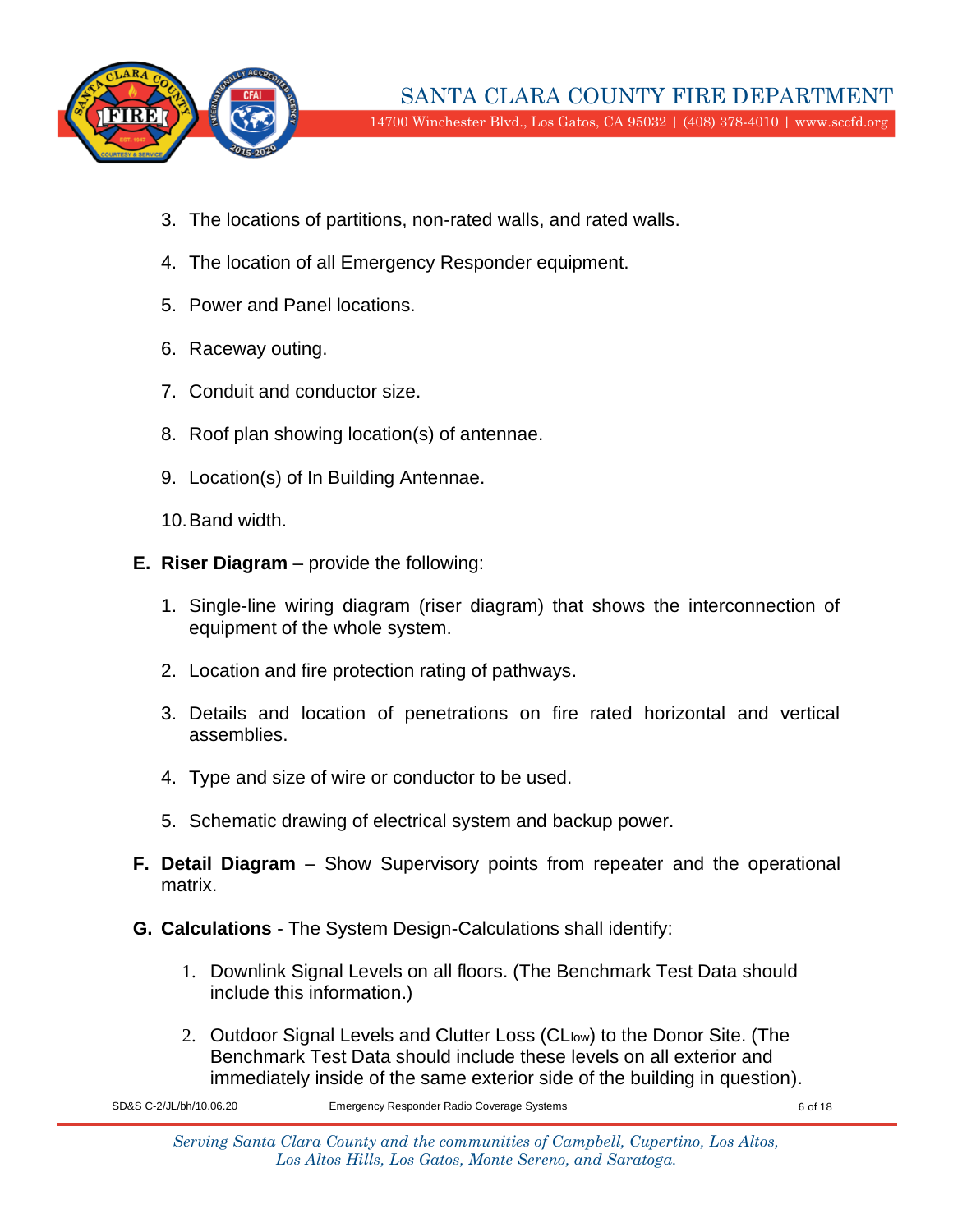

- 3. Bldgloss– Ground Floor (The Benchmark Test Data should include these levels.)
- 4. RSL at the Roof-top Antenna location and Clutter Loss (CLhigh) to the Donor Site. (The Uplink Path Calculations should include these levels based on the selected donor antenna location.) Design will also include the calculated noise level received at the donor macro site receiver antennae: not to exceed -150dBm in band noise.
- 5. Antenna Density identifying the Max. and Min. Uplink Input levels from the DAS.
- 6. Downlink and Uplink Gain Settings for the amplifier (These levels subject to adjusted at time of system optimization).
- 7. Uplink Path Calculations for Max. and Min. signal levels, including predicted in-band noise received at the donor macro site receivers.
- 8. Coverage Estimate showing downlink coverage and signal levels.
- 9. Engineered/calculated in band noise level received by the macro site receive antenna show noise levels do not exceed -150dBm.

10.Secondary power calculation – See note below.

**Note:** Secondary power supply – Emergency responder radio coverage systems shall be provided with an approved secondary source of power per 2016 NFPA 1221 section 9.6.12 in addition to CFC 510.4.2.3 and 1203.2.3.

**H. Signal Propagation Map** – Provide a map indicating the signal strengths as designed and then as installed by As-Built record. These maps are commonly printed in color; however, they are scanned in black and white. The map(s) must be graphically distinguishable when scanned to black and white copy.

# **I. Attachments**

1. Manufacturer's specification sheets for all devices, equipment, and materials to be used shall be submitted, including the cables, amplifiers, UPS, batteries, antenna and transponder to the supervising station. Highlight on the cut sheet which device or equipment is being used, the listing information, and the application per listing.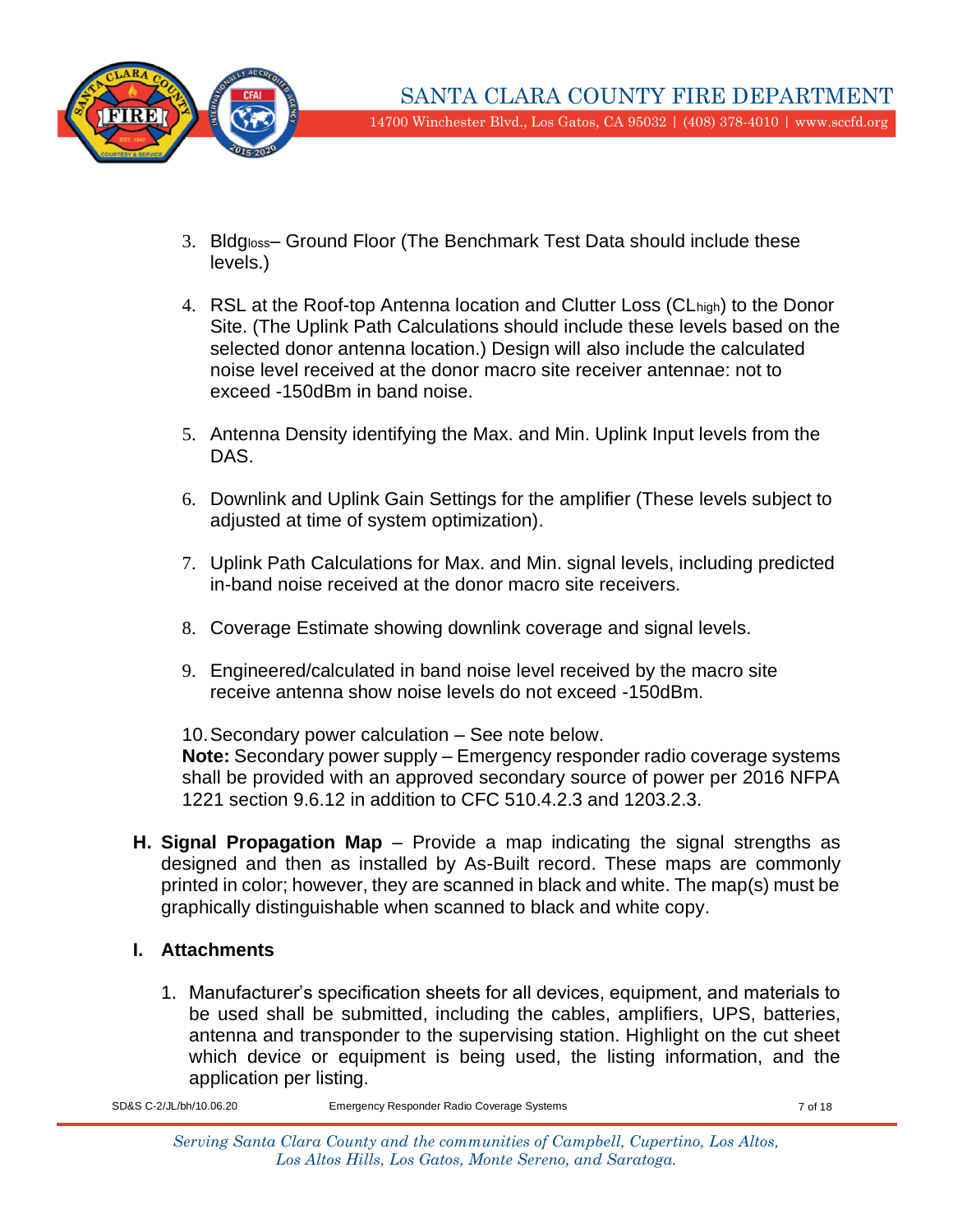

- **V. Technical Requirements.** Systems, components, and equipment required to provide emergency responder radio coverage systems shall comply with CFC 510.4.1 through CFC 510.4.2.8.
	- **A. Radio signal strength.** The building shall be considered to have acceptable emergency responder radio coverage when signal strength measurements, in 90 percent of all areas on each floor of the building, meet the **Minimum signal strength into the building** and **Average signal strength out of the building** requirements specified in items 1 and 2 below.

**Exception:** Critical areas, such as the fire command center(s), the fire pump room(s), interior exit stairways, exit passage ways, elevator lobbies, standpipe outlet locations, sprinkler sectional valve locations, and other areas required by the fire code official, shall be provided with 99 percent floor area radio coverage.

- 1. **Minimum signal strength into the building.** A minimum signal strength to achieve a DAQ of 3.4 for digital macro systems and a DAQ of 3.0 for analog macro systems and shall be receivable in 90% of the area of each floor within the building when transmitted from the SVRIA P25 Phase 2 700 MHz Digital Trunked Radio System.
- 2. **Average signal strength out of the building (digital).** A maximum signal strength of -95 dBm shall be received by the SVRIA P25 Phase 2 700 MHz Digital Trunked Radio System at the designated donor site receiver antenna when transmitted from 90% of the area of each floor within the building.
- 3. **Average signal strength out of the building (analog).** The average signal strength to provide a DAQ of 3.0 for analog channels required to be included into the BDA/DAS system.
- **B. Signal strength differential.** The system shall be designed such that the BDA/DAS signal strength, immediately inside building exterior walls, is at least 15 dB less than the exterior (macro system) signal strength. The signal strength differential shall apply whether the building has an open area or subdivided floor plan.
- **C. Delivered audio quality.** The radio coverage system shall provide a minimum delivered audio quality of level 3.4 (DAQ "3.4") on each floor of the building or structure. DAQ 3.4 constitutes audio quality that makes speech understandable with repetition only rarely required with some noise and distortion (TSB88).

SD&S C-2/JL/bh/10.06.20 Emergency Responder Radio Coverage Systems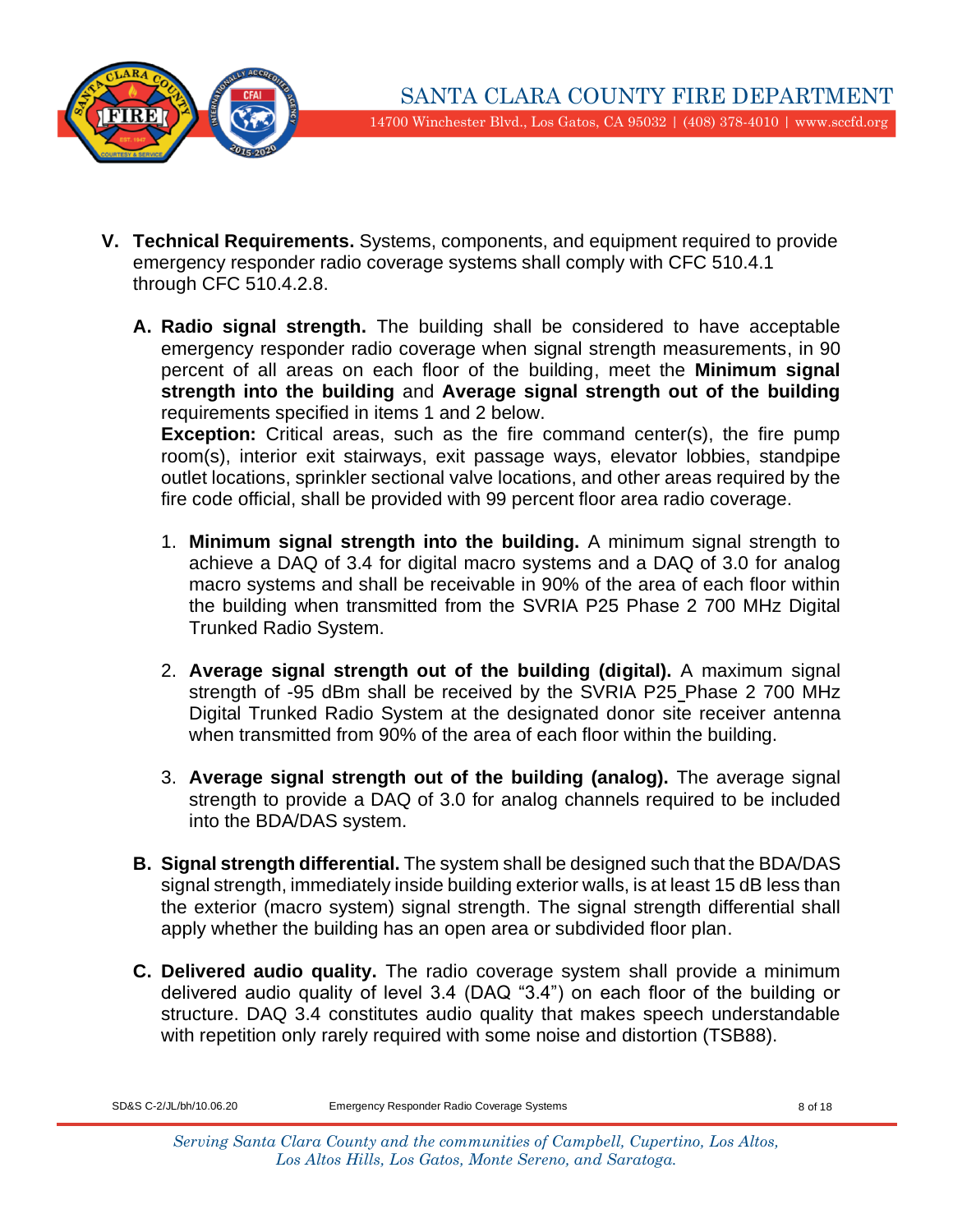

- **D. Noise Floor.** BDA systems shall not exceed -150 dBm of in-band noise to macro receiver antenna systems. Measurements will be validated against FCC 47 CFR 90.219.
- **E. Building conduit and pathway survivability.** All new buildings requiring emergency responder radio coverage shall be constructed with ERRCS backbone cable raceways and enclosures, which extend from the head-end equipment location to the lowest level/floor or subterranean floors and to the roof. Cable pathways shall be included in the architectural design of the building and shown on building permit construction documents.
	- 1. Riser cable raceways shall not be less than a two-inch (2") conduit. Riser cables shall be routed through a 2-hour-rated enclosure.

**Exception:** In sprinklered buildings, not containing 2-hour-rated vertical enclosures, the riser cable may be routed through a 1-hour fire-rated enclosure.

2. All feeder cable shall be designed with a pathway survivability of Level 1, Level 2, or Level 3 per 2016 NFPA 72 Section 12.4.

**Exception:** Where leaky feeder cable is utilized as the antenna, it shall not be required to be installed in metal raceway.

- 3. All radio cable (riser and feeder) is required to be plenum-rated. Cable other than radio cable is allowed to comingle with the radio cable in the conduit provided it is listed, shielded cable that will not interfere with the radio cable.
- 4. Ready access shall be provided to riser conduit and feeder cables for installation, service, and inspection.
- 5. Provide access by way of removable ceiling tiles or minimum 20"x30" access panels along hallways and partitions/walls. Fire rated access panels shall be used where access is through fire rated assemblies.
- 6. All floors of the subterranean parking garages shall meet access, conduit installation, and rating requirements.
- **F. System design.** The emergency responder radio coverage system shall be designed in accordance with CFC 510.4.2.1 through CFC 510.4.2.8.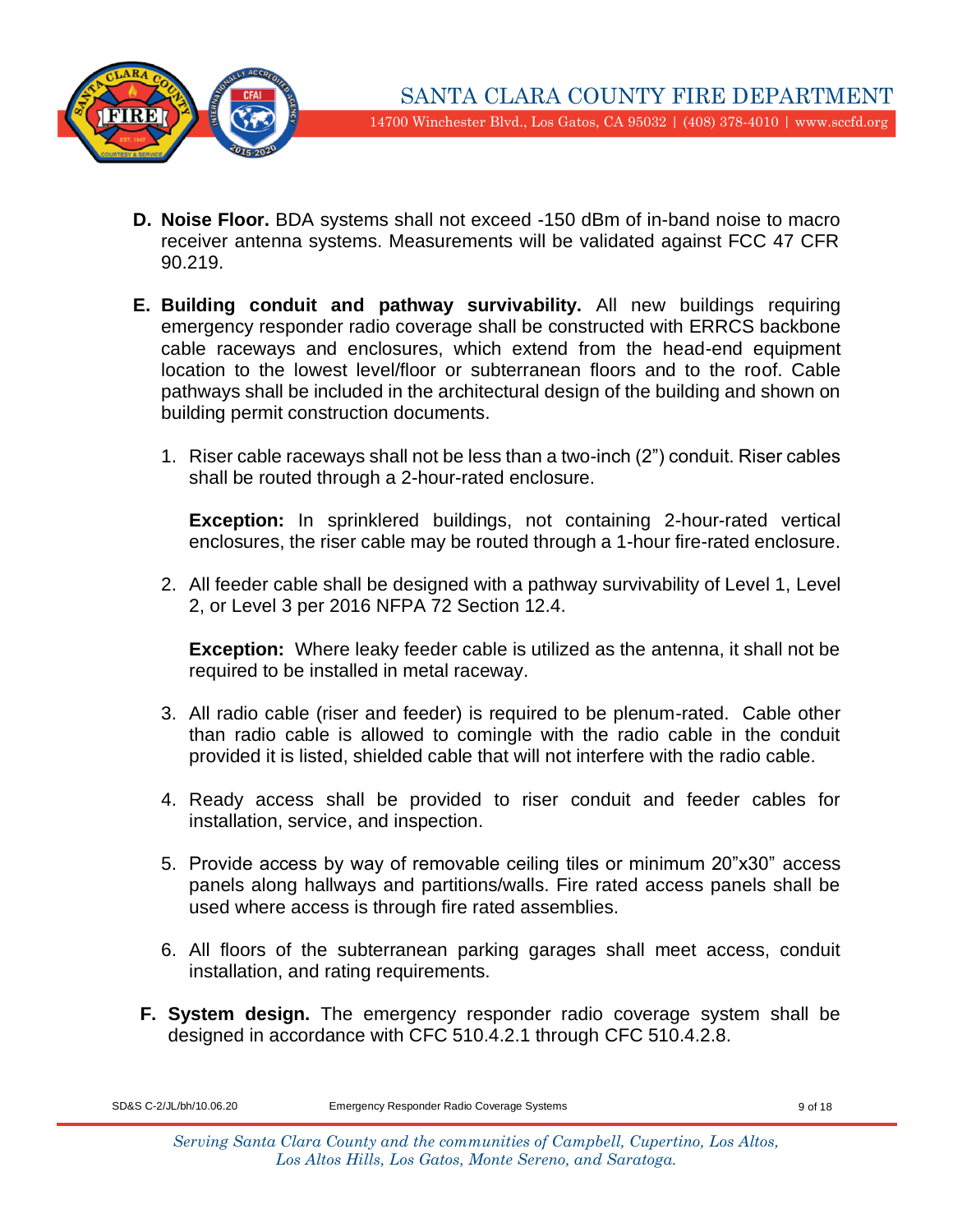

- 1. **Amplification systems allowed.** Buildings and structures that cannot support the required level of radio coverage from the macro sites shall be equipped with a radiating cable system, and/or a distributed antenna system that is Federal Communications Commission (FCC)-certified, and Class A public safety grade signal boosters (amplifiers) or repeaters designed for the frequencies specified by the fire code official in order to achieve the minimum required radio coverage.
- 2. **Technical criteria.** The fire code official shall provide the various frequencies required, the location of radio sites, effective radiated power of radio sites, and other supporting technical information upon request by the building owner or owner's representative.
	- a. The Public Safety radio system, extending from the head-end amplifier to the distributed antennas, shall not be combined with other DAS equipment installed in the building.
	- b. A single antenna system is allowed provided the antennas are capable of passively distributing all frequencies between 698MHz and 2.7GHz, and the hardware for both Public Safety and wireless carrier frequencies are completely separate with necessary filters. The single antenna system must also be tested and certified by a qualified contractor.
	- c. Where fiber distribution systems are used to extend the Public Safety radio system throughout the building the horizontal fiber runs shall be enclosed in conduit. Underground cables installed between buildings shall be installed in accordance with 2016 NFPA 1221 Section 5.3.
- 3. **Power supply sources.** Emergency responder radio coverage systems shall be provided with at least two independent and reliable power supply sources conforming to NFPA 72 and the Electrical Code - one primary and one secondary. The standby power supply shall be an approved Uninterruptible Power Supply (UPS) capable of operating the emergency responder radio coverage system for a duration of not less than 24 hours. When primary power is lost, the power supply to the emergency responder radio coverage system shall automatically transfer to the standby power supply.

**Emergency power off (EPO).** The UPS system shall be equipped with an emergency power off (EPO) switch in a location approved by the fire code official. The EPO shall disconnect both the circuit breaker and secondary power supply simultaneously.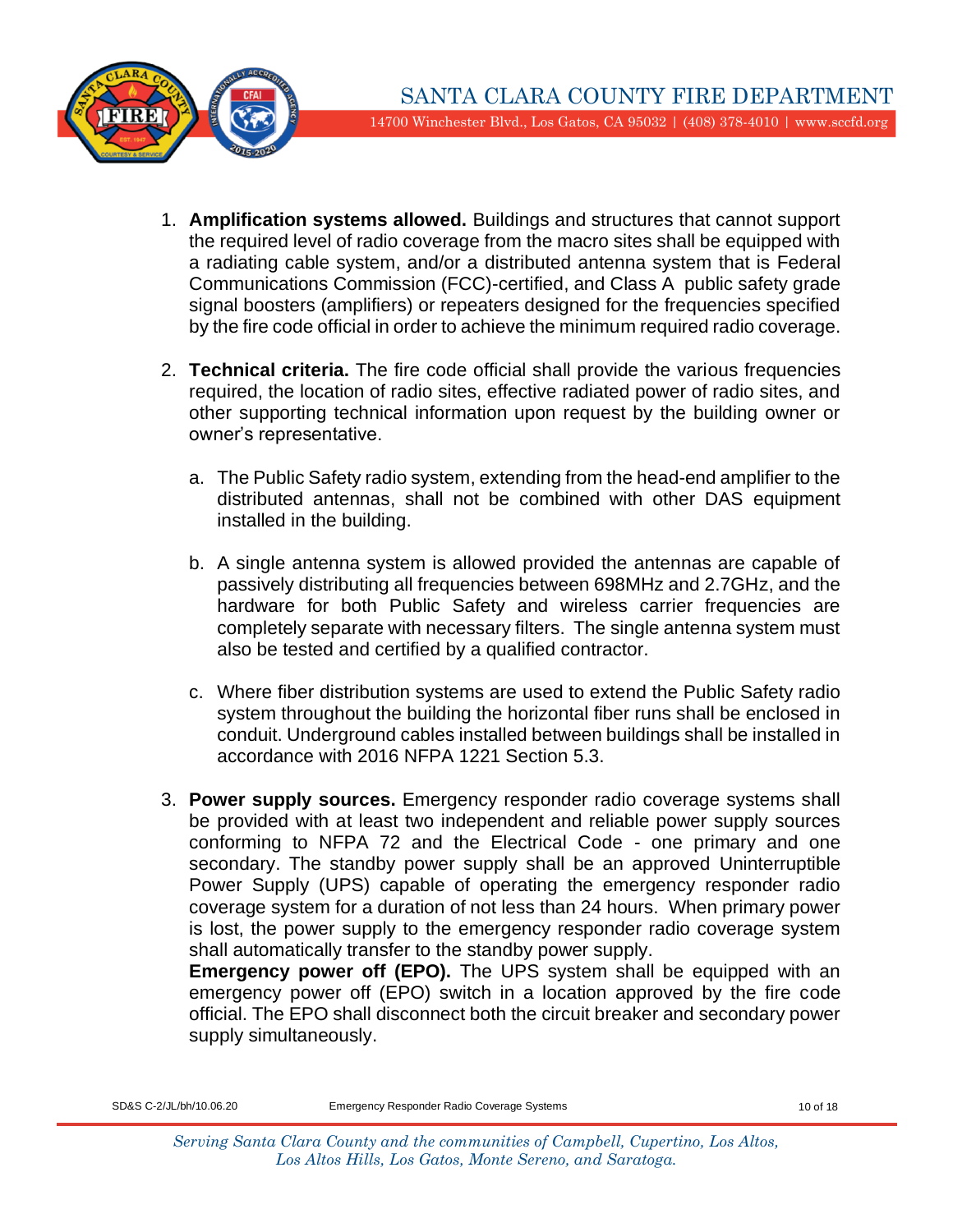

- 4. **Signal booster requirements.** If used, signal boosters shall meet the following requirements:
	- a. All signal booster components shall be contained in a National Electrical Manufacturer's Association (NEMA) 4-type waterproof cabinet.
	- b. Battery systems used for the emergency power source shall be contained in a NEMA 4-type waterproof cabinet.
	- c. The signal booster system and power supply(s) shall be electrically supervised and monitored in accordance with NFPA 1221. For buildings without a fire alarm system, a dedicated monitoring panel in accordance with NFPA 72 shall be provided to annunciate automatic supervisory and trouble signals for the signal booster system and power supply(s) and sound an audible signal at a constantly attended location.
	- d. Equipment shall have FCC certification prior to installation.
- 5. **Additional frequencies and change of frequencies.** The emergency responder radio coverage system shall be capable of modification or expansion in the event frequency changes are required by the FCC or additional frequencies are made available by the FCC.
- **VI. BDA/DAS Design, Optimization, and Acceptance Process.** The following sections outline relevant information about optimizing BDA/DAS systems that will operate in conjunction with the Silicon Valley Regional Communications System (SVRCS) Project 25 Land Mobile Radio (LMR) system frequencies and ensure an optimal BDA/DAS design and alignment to avoid negative impact to the P25 LMR system.
	- **A. System Technical Information.** To ensure BDA/DAS system optimal design to operate efficiently with the SVRCS P25 system, contact the County Communications Engineering (contact information listed below) for detailed SVRCS antennae systems design. BDA/DAS technical guidelines that are pertinent to BDA/DAS preliminary design requirements can be found on the SVRIA website [www.svria.org](http://www.svria.org/) and/or by contacting Santa Clara County Communications Radio Shop at (408) 977-3222 Monday through Friday from 8am to 5pm, and/or email at [radioshop@911.sccgov.org.](mailto:radioshop@911.sccgov.org)
		- **1.** After final installation of the BDA/DAS system, vendors must contact the Santa Clara County Communications Radio Shop to schedule BDA/DAS optimization/alignment and testing with the SVRCS.

SD&S C-2/JL/bh/10.06.20 Emergency Responder Radio Coverage Systems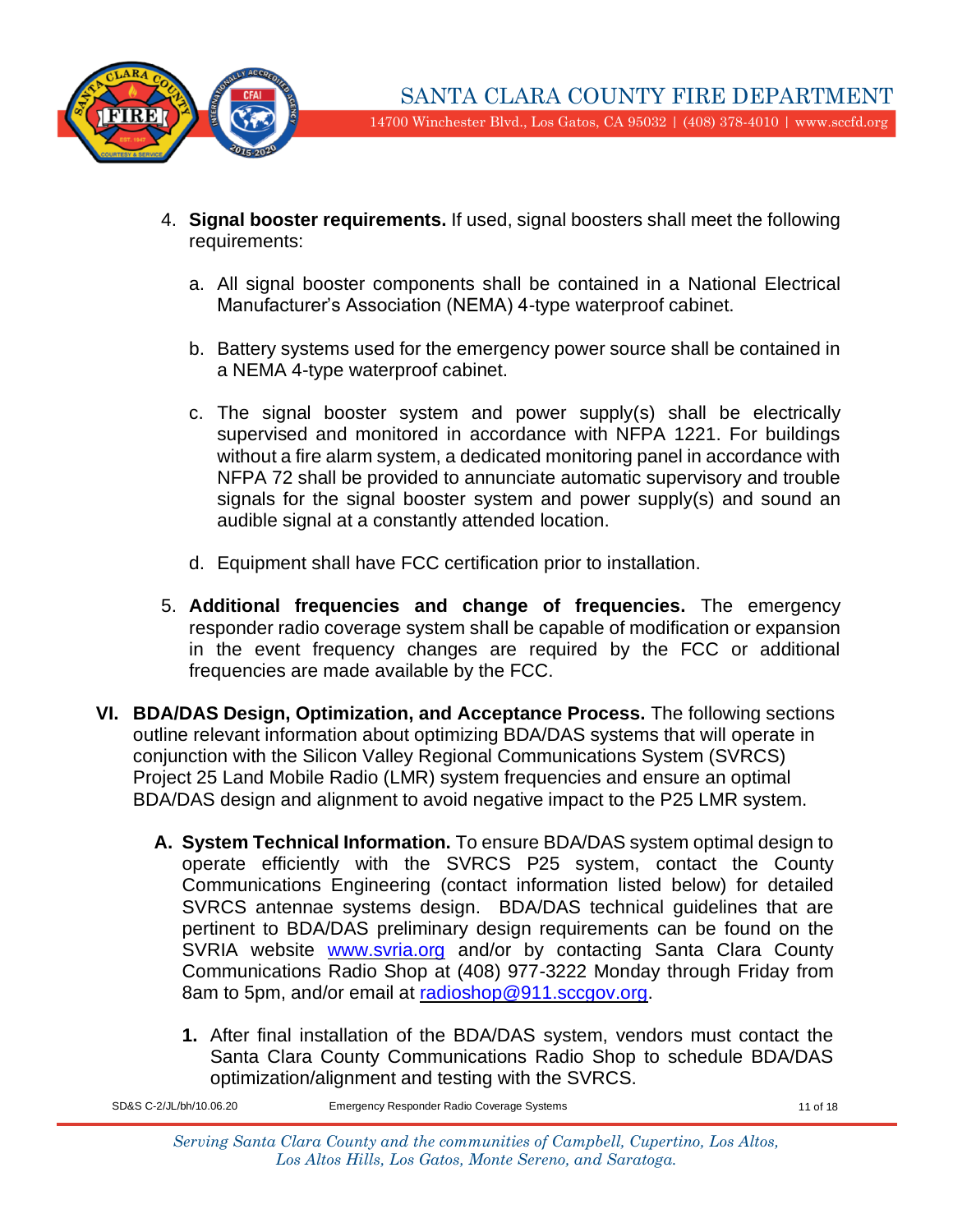

- **2.** Once the BDA/DAS optimization is scheduled, test radios are available for sign out at the Santa Clara County Radio Shop that will be used to validate the BDA/DAS operation meets required macro system power levels and DAQ 3.4 or better using the SVRCS.
- **3.** Upon completion of BDA/DAS optimization and testing, a pass-through document will be generated by the Santa County Communications Radio Shop. This document will be forwarded to the fire code official and the BDA/DAS Vendor.
- **B.** The fire code official will not approve BDA/DAS operation for building occupancy unless this pass-through document is completed and received by fire code official.
- **C.** For requisite analog channels in the BDA/DAS, testing must be coordinated with the primary dispatch center for those channels.
- **VII. Installation Requirements.** The installation of the public safety radio coverage system shall be in accordance with CFC 510.5.1 through CFC 510.5.4.
	- **A. Approval prior to installation.** Amplification systems capable of operating on frequencies licensed to any public safety agency by the FCC shall not be installed without prior coordination and approval of the fire code official.
	- **B. Minimum qualifications of personnel.** The minimum qualifications of the system designer, lead installation personnel, and personnel conducting radio system testing shall include possession of both of the following:
		- 1. A valid FCC-issued general radio operators license, and
		- 2. Certification of in-building system training issued by one of the following:
			- a. The manufacturer of the equipment being installed, or
			- b. other relevant industry recognized institutions.

**Note:** All design documents and all tests shall be documented and signed by a person meeting the minimum qualifications noted in this section.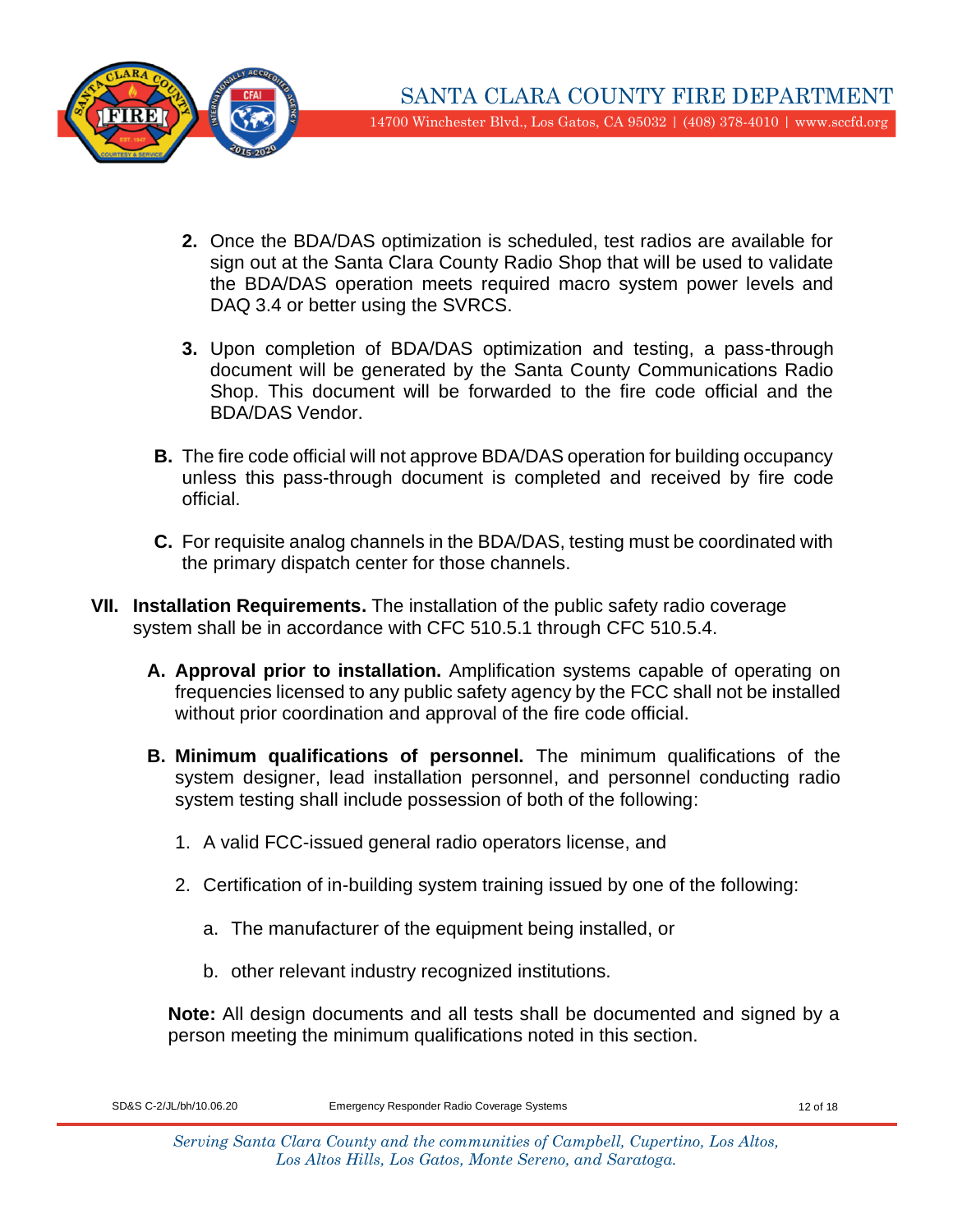

- **VIII. Acceptance test procedure and system certification**. Coordination with the Santa Clara County Fire Department and the Santa Clara County Communications Radio Shop is required before a new BDA/DAS system is turned on for the first time.
	- **A.** Upon completion of installation, the building owner shall have the radio system tested to verify that two-way coverage on each floor of the building is in accordance with CFC 510.4.1. The test procedure shall be conducted as follows:
		- 1. See Section VI for system optimization/alignment requirements. To the extent possible, system optimization/alignment shall be conducted concurrently with system testing below.
		- 2. Talk-back testing from a site to the SVRIA P25 Phase 2 700 MHz Digital Trunked Radio System shall use local agency radio(s) or loaner radios available from County Communications on the designated test channel(s) and may be witnessed by a representative of the Fire Department. Talk-back testing will be conducted with portable radio, with half wave antenna, and worn on hip using a remote speaker mic.
		- 3. Each floor of the building shall be divided into a grid of 20, approximately equal, test areas.
		- 4. The test shall be conducted using a calibrated portable radio of the latest brand and model used by the agency talking through the agency's radio communications system.
		- 5. In the event that three of the test areas on a floor fail the talk-back test, in order to be more statistically accurate, the floor shall be permitted to be divided into 40 equal test areas. If the system fails the 90% coverage requirement for the 40-area test, the emergency responder radio system shall be altered to meet the 90-percent coverage requirement.

**Exception:** Critical areas as defined by the fire code official shall be provided with 99 percent floor area coverage.

6. A test location, approximately in the center of each test area, shall be selected for the test with the radio enabled to verify two-way communications to and from the outside of the building through the SVRIA P25 Phase 2 700 MHz Digital Trunked Radio System. Once the test location has been selected, that location shall represent the entire test area. Failure in the selected test location shall be considered failure of that test area.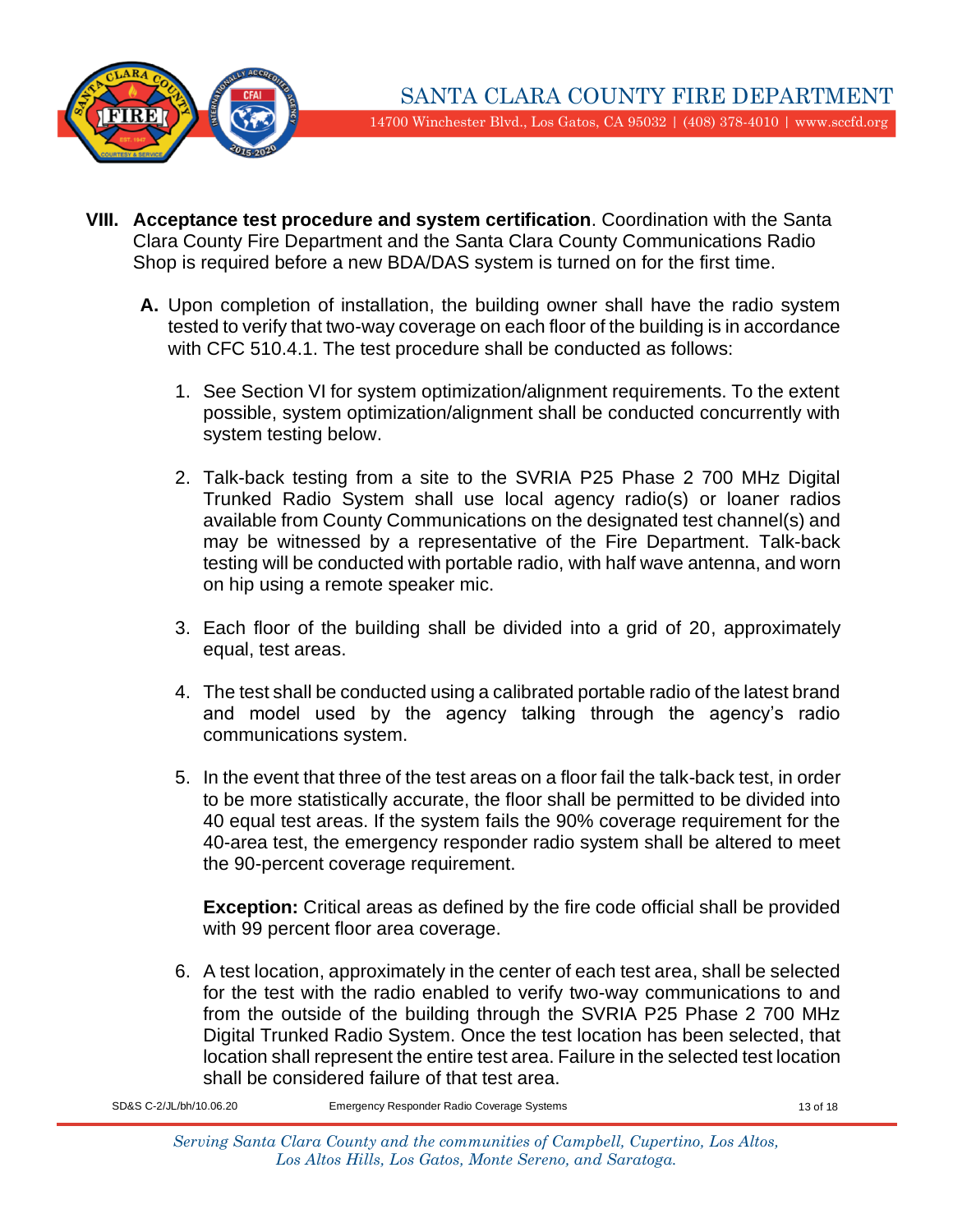

7. The test for emergency responder radio coverage will be considered passed when 90% of the test locations on each floor are able to pass two-way communications to and from the outside of the building.

**Exception:** Critical areas, as defined by the fire code official, shall be provided with 99 percent floor area radio coverage.

- 8. The gain values/output levels of all amplifiers shall be measured and the test measurement results shall be kept on file with the building owner so that the measurements can be verified during annual tests. In the event that the measurement results become lost, the building owner shall be required to rerun the acceptance test to reestablish the gain values.
- 9. As part of the installation, a spectrum analyzer or other suitable test equipment shall be utilized to ensure spurious oscillations are not being generated by the subject signal booster and noise floor requirements meets 47 CFR 90.219.
- 10.This test shall be conducted at time of installation and subsequent annual inspections.
- 11.Individuals conducting initial benchmark and system acceptance tests shall meet the minimum qualifications in accordance with CFC 510.5.2. All test results are required to be validated by an approved third party independent of the system designer and installer.

Prior to issuance of the building Certificate of Occupancy, a system acceptance test report and the optimization/alignment pass through document shall be submitted to the fire code official, maintained on the premises, and be made available to the Fire Department upon request. The report shall verify compliance with CFC 510.5.3 and include: the emergency responder radio coverage system equipment data sheets, diagram showing device locations and wiring schematic, and a copy of the electrical permit and system certification letter.

- **B. Compliance.** The emergency responder radio coverage system installation and components shall also comply with all applicable federal regulations including but not limited to; FCC 47 CFR Part 90.219.
- **C. Location of equipment.** For buildings without a fire command center, the communications control equipment shall be located inside the building near the fire alarm control panel or other approved location. For buildings with a fire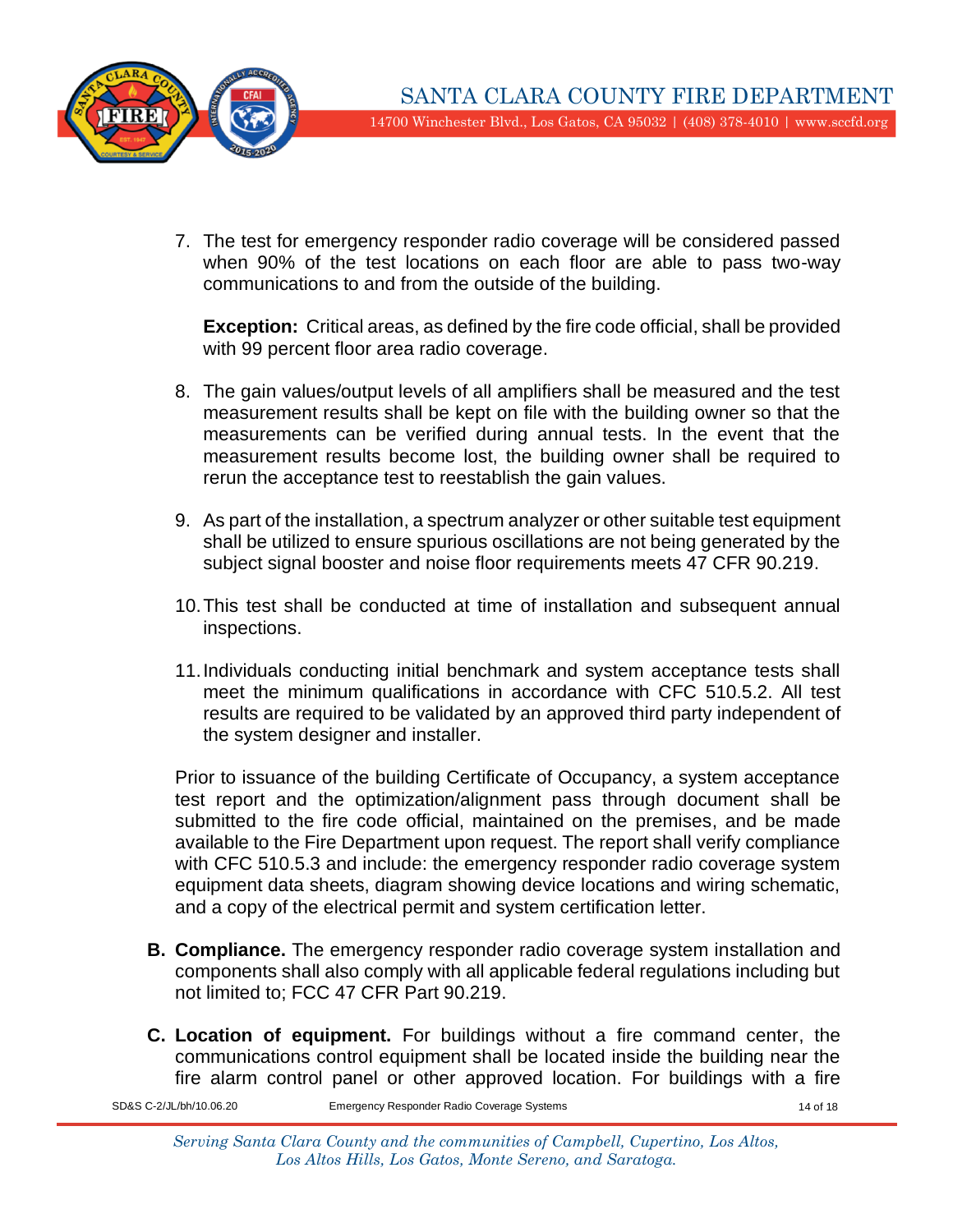

command center, the communications control equipment shall be located within the command center in a location approved by the Fire Code Official. The approved location shall be separated from the rest of the building by not less than 2-hour rated fire barriers and/or horizontal assemblies.

- a. Exception: In sprinklered buildings, not containing 2-hour-rated vertical enclosures, the control equipment maybe separated by a 1-hour fire-rated assembly.
- **D. Signage.** Buildings equipped with an emergency responder radio coverage system shall be identified by an approved sign located above or near the building key box stating "Radio System Installed".
- **IX. Maintenance.** The emergency responder radio coverage system shall be maintained and operational at all times in accordance with CFC 510.6.1 through CFC 510.6.4.
	- **A. Testing and proof of compliance.** The emergency responder radio coverage system shall be inspected and tested annually or whenever structural changes occur including: additions or remodels that could materially change the original field performance tests. Individuals conducting the tests shall meet the minimum qualifications in accordance with CFC 510.5.2. All test results are required to be validated by an approved third party independent of the system designer and installer. Testing shall consist of the following:
		- 1. In-building coverage test as described in CFC 510.5.3.
		- 2. Signal boosters shall be tested to verify that the gain/output level and audio performance is the same as it was upon initial installation and acceptance. The signal booster will be verified that intermodulation products and noise floor measurements are still in compliance with 47 CFR 90.219 and these measurements are recorded and kept on record by the BDA system owner.
		- 3. The low battery capacity, to 70% depletion, shall be demonstrated at time of fire inspection with a test method or procedures acceptable to the Fire Department.
		- 4. Backup batteries and power supplies shall be tested under load of a period of 1 hour to verify that they will properly operate during an actual power outage. If within the 1-hour test period the battery exhibits symptoms of failure, the test shall be extended for additional 1-hour periods until the integrity of the battery can be determined.

SD&S C-2/JL/bh/10.06.20 Emergency Responder Radio Coverage Systems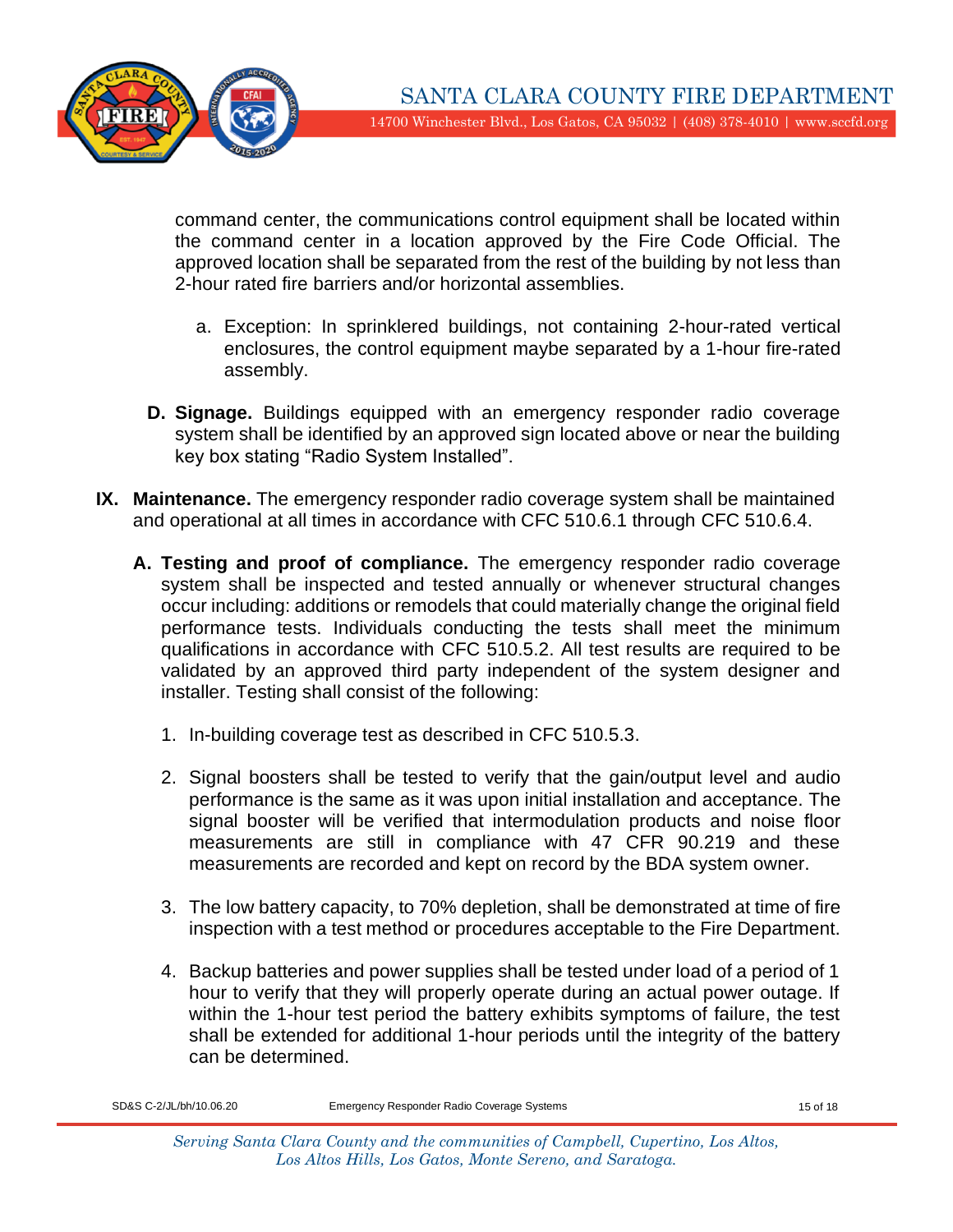

- 5. All other active components shall be checked to verify operation within the manufacturer's specifications.
- 6. At the conclusion of the testing a report, which shall verify compliance with Sections 510.5.3 and 510.6.1, shall be submitted to the fire code official and a copy maintained on the premises and made available to the Fire Department upon request.
- **B. Additional frequencies.** The building owner shall modify or expand the emergency responder radio coverage system at their expense in the event frequency changes are required by the FCC or additional frequencies are made available by the FCC. Prior approval of a public safety radio coverage system on previous frequencies does not exempt this section.
- **C. Field testing.** Agency personnel shall have the right to enter onto the property at any reasonable time to conduct field testing to verify the required level of radio coverage.
- **D. Qualifications of testing personnel.** All tests shall be documented and signed by a person meeting the minimum qualifications set forth in CFC 510.5.2.
- **E. Continuing operation/supervision.** The occurrence of any fault in an emergency responder radio coverage system where the system function is decreased shall result in the transmission of a supervisory signal to a supervisory service. Systems that are out-of-service for more than 8 hours require notification to the fire code official.